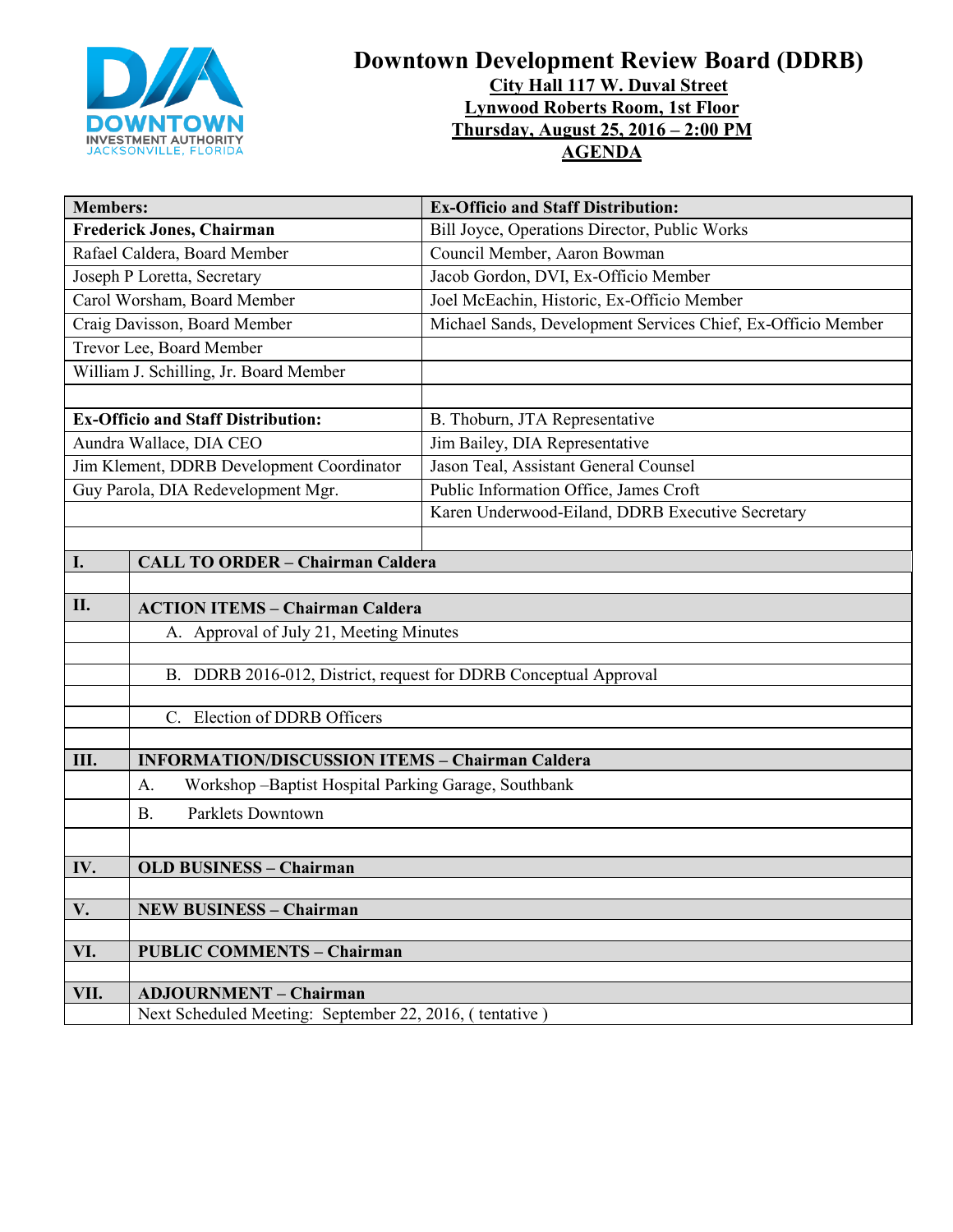

**Downtown Development Review Board (DDRB)**

**City Hall @ St. James 117 W. Duval Street Lynwood Roberts Room, 1st Floor** 

*Thursday, August 25, 2016 - 2:00 p.m.*

## *MEETING* **MINUTES**

**Board Members Present:** Chair F. Jones, R. Caldera, C. Davisson, C. Harden, T. Lee, J. Loretta, B. Schilling and C. Worsham.

**Board Members Not Present:** None

**DIA Chairman Present:** Jim Bailey

**DIA Staff Present:** Guy Parola, Redevelopment Manger; Jim Klement, Development Coordinator; and Karen Underwood-Eiland, Executive Secretary

**Representing Office of City Council:** None

**Representing Office of the Mayor:** Johnny Gaffney

**Representing Office of General Counsel:** Sondra Fetner

**I. CALL TO ORDER**

## **Meeting Convened: 2:03 p.m.**

Chairman Jones convened the meeting with a quorum present and called the meeting to order.

Chairman Jones asked anyone wishing to speak on a particular project to complete a public speaker card and reminded Board Members to disclose if they had any ex-parte communication with any of the applicants presenting projects today or conflicts of interest prior to the item being addressed by the Board.

Board Member Schilling stated that he was providing services regarding the District and has conflict of interest regarding DDRB conceptual approval. DDRB-2016-012

Chairman Jones welcomed the newest Board Member Christian Harden.

## **II. ACTION ITEMS**

## **A. Approval of the DDRB July 21, 2016 Regular Meeting Minutes**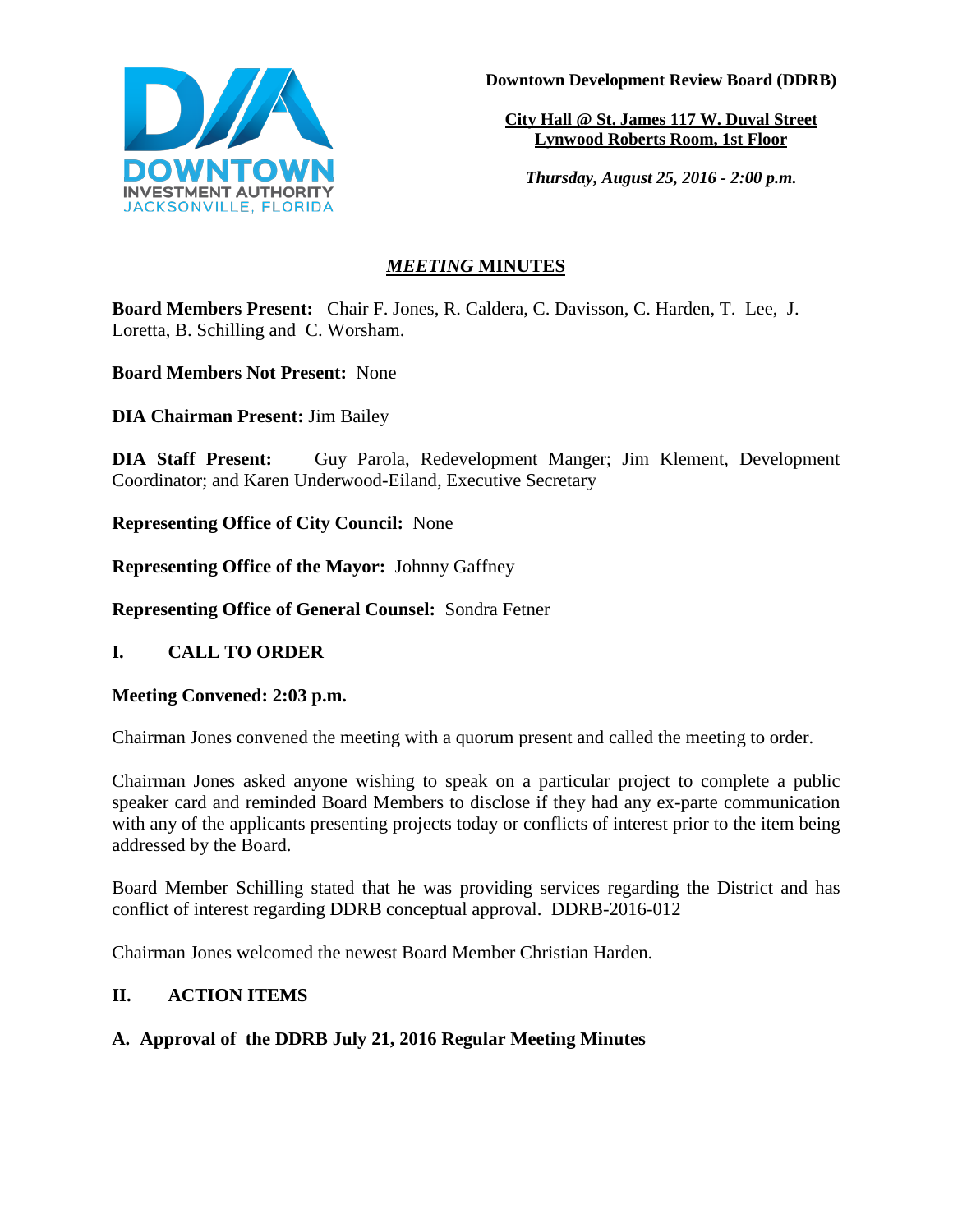### **A MOTION WAS MADE BY BOARD MEMBER WORSHAM AND SECONDED BY BOARD MEMBER LORETTA APPROVING DDRB JULY 21, REGULAR MEETING MINUTES.**

#### **THE MOTION PASSED UNANIMOUSLY 8-0.**

#### **B. DDRB 2016-012 DISTRICT REQUEST FOR DDRB CONCEPTUAL APPROVAL.**

Mr. Klement brought forth background information regarding The District, mixed Use Project.

Guy Parola commented that the acreage would be corrected from 40 to a 33 acreage site.

Michael Munz, President of the Dalton Agency, provided a presentation in company with Peter Rummell and Bob Rhodes to answer any questions. This project will create an opportunity to create catalyst site and catalyst projects. A workshop was held in the spring and all Board feedback was taken into consideration. Today's presentation is showing conceptual guidelines.

Chairman Jones opened the floor for public comments.

Discussion/comments from the Board:

Jim Klement stated that this project is a single phase Master development project. The intent is to build upon a conceptual introduction and develop a master development program with documents for future final approval by the DDRB.

Board Member Loretta commented that prior to final approval; hard copies should be provided within a few weeks in advance for review as well as general on-street and off-street parking standards details. The built-to-lines needed further explaining. Cross sections are to be accurate and a fifty foot buffer along the waterway should have a minimum standard and clarification. Michael Munz reported about the public parking aspect and said that they will focus on making sure the parking was going to be a self-contained issue. He pointed out they worked really hard to have a balance between that requirement.

Jim Klement stated that the proposed uses of this project meet the incentive uses of the South Bank Overlay District.

Board Member Worsham supports the activation of the restaurant space as it will spill onto the Riverwalk. She inquired about a definite width of what the Riverwalk which would be the public park be dedicated to the City. Mr. Munz responded that the public park and the public space will be maintained as part of the development and will be discussed with the DIA. Board Member Worsham also indicated that when returning for design guidelines, streetscapes cross sections may need clarification for bicycle traffic.

Jim Klement stated that this project would come back for final approval and development compliance with approved plans.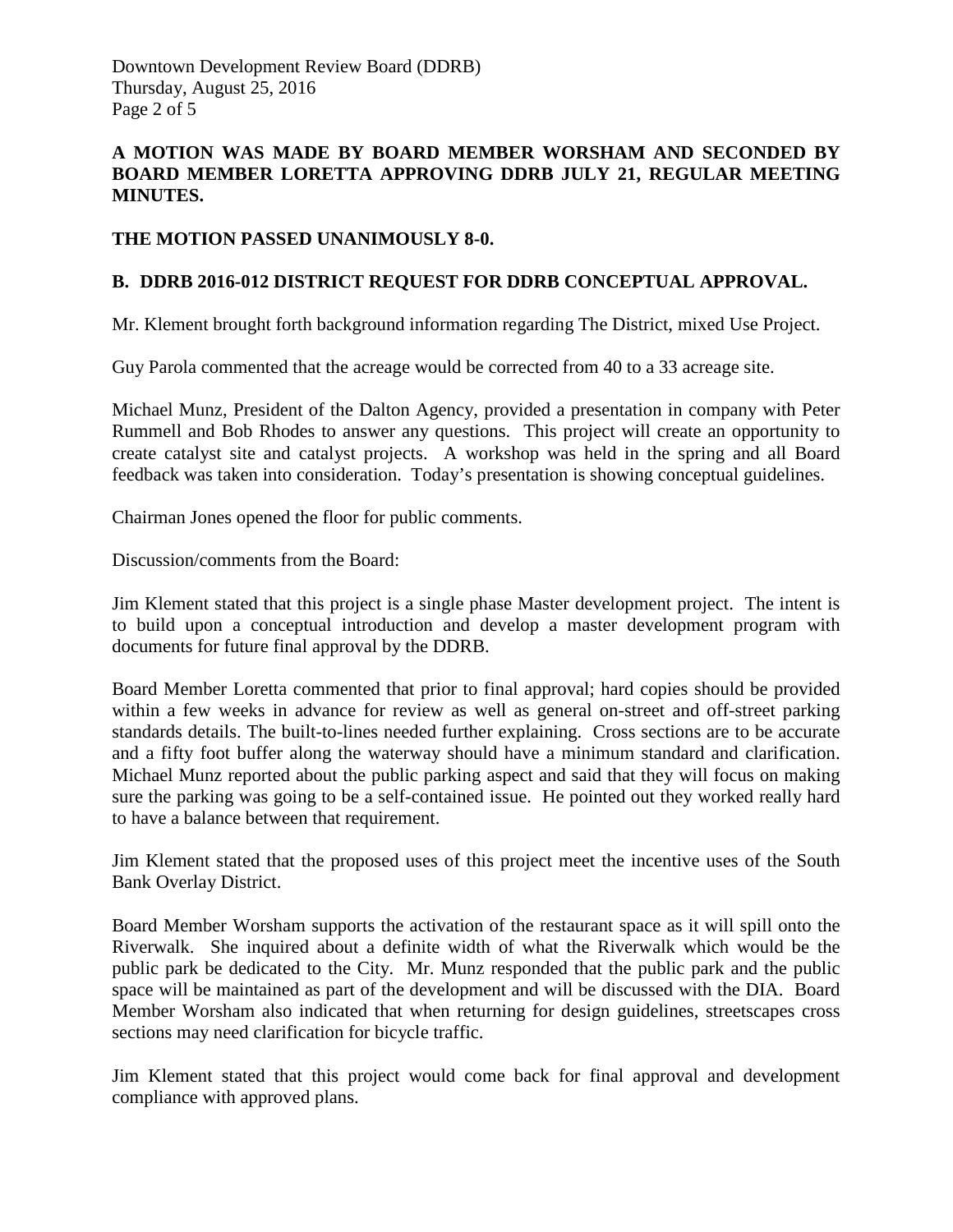Downtown Development Review Board (DDRB) Thursday, August 25, 2016 Page 3 of 5

Chairman Jones indicated that the Board does need more defined standards. He addressed concerns as the transportation functions and the street network would be public.

Michael Munz stated that they will commit to the staff on reviewing in-depth details and will read all of the fine print for each graphic.

#### **A MOTION WAS MADE BY BOARD MEMBER LORETTA AND SECONDED BY BOARD MEMBER HARDEN APPROVING DDRB 2016-012 DISTRICT DEVELOPMENT, SOUTHBANK (JEA SITE) FOR CONCEPTUAL APPROVAL WITH THE FOLLOWING RECOMMENDATIONS:**

- 1. The Applicant identify, when applicable, where the Project-specific design standards deviate from those design standards, including streetscape standards, identified in the Chapter 656, Part 3, Subpart H of the Jacksonville Code of Ordinances.
- 2. The Project-specific standards (e.g. setbacks, built to lines, etc.) shall include both illustrative and written standards detailed enough to serve as a regulatory document.
- 3. The Project-Specific shall include provisions for:
	- Minimizing surface parking, including prohibition on commercial surface parking lots;
	- Demonstrating that public space, view sheds/corridors, and public access to the river is ensured in perpetuity in accordance with the site layout plan approved by DDRB; and
	- Demonstrating pedestrian, non-motorized vehicle, and multi-use prioritized rightof-ways.
- 4. The Project-Specific shall provide developed building design elements (e.g. projections, glazing, etc.) specific enough to serve as a regulatory document, but broad enough so as to allow for unique architectural expression and creativity. Staff anticipates standards to be articulated in ranges as opposed to absolutes.
- 5. The Project-Specific shall demonstrate that the appearance of "super blocks" is mitigated for through design standards.
- 6. The Project-Specific shall demonstrate provisions for the extension of the river walk through the Project and connectivity of the river walk to other pedestrian trails, sidewalks, etc.

The Board also indicated that due to large scale and variety of the mixed uses within the project a minimum two week review window be provided to the members so as to allow sufficient time for review of the proposal prior to the meeting date.

### **THE MOTION PASSED UNANIMOUSLY 7-0-1(SCHILLING).**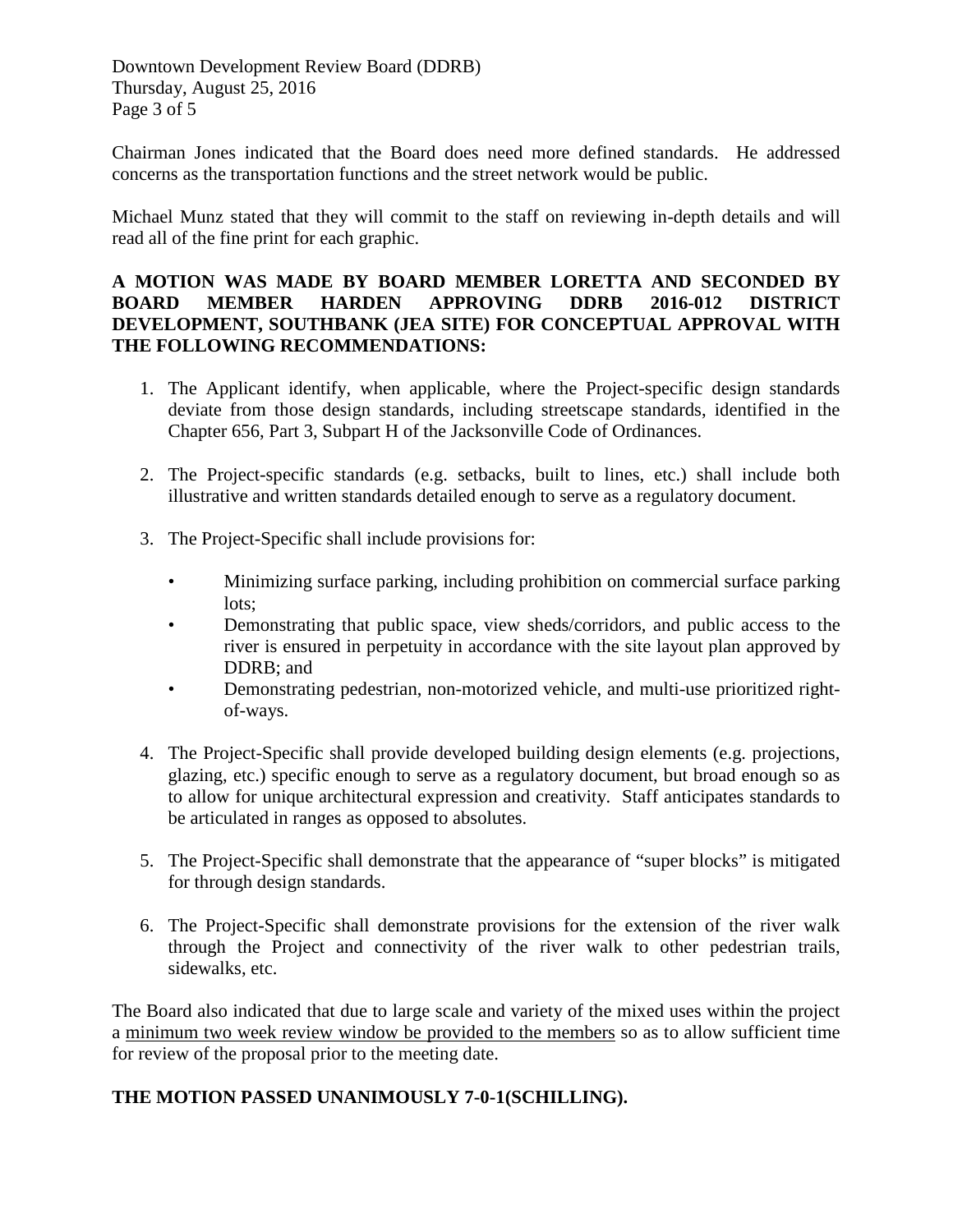### **C. ELECTION OF NEW DDRB OFFICERS**

Sondra Fetner, OGC briefly went over the By-Laws regarding the election of Vice Chair and Secretary. The nominating Committee recommended Board Member Loretta as Vice Chairman and Craig Davisson as Secretary. At the September meeting, the election will take place where the chair will open the floor to any other additional nominations in addition to the slate that was nominated at the September 2016. The positions will be effective in October 2016.

### **III. INFORMATION DISCUSSION ITEMS**

### **A. WORKSHOP-BAPTIST HOSPITAL PARKING GARAGE, SOUTHBANK**

Keith Tickell, Baptist Health Vice President of Strategic Assets/Real Estate presented the project to the Board for the Baptist Health, Lot A Parking Structure, with Streetscape Improvements. Frank Brooks, Chris Flagg, Lynn Pappas, Staci Rewis and Joseph Tarver were also in attendance.

Chris Flagg commented that section 656.361.18 – Transparency has certain design guidelines as to how to handle the first floor development.

The Board made relevant comments.

#### **B. PARKLETS DOWNTOWN**

Jack Shad, Windmill Consulting, provided a presentation on Downtown Parklets. Jennifer Hewett-Apperson, DVI was present to answer any questions.

Guy Parola highly commended the DVI for sponsoring the project and it is a great start. Jennifer Hewett-Apperson said that this has been a learning process for everyone involved.

Jack Shad stated that this project does not require a building permit; but it does require an inspection by the City's development services. Traffic engineering has raised number of issues that the parklet be set in 18 inches from the edge of the parking lane.

The Board was pleased with the project.

- **IV. OLD BUSINESS** None
- **V. NEW BUSINESS** None
- **VI. PUBLIC COMMENTS** None